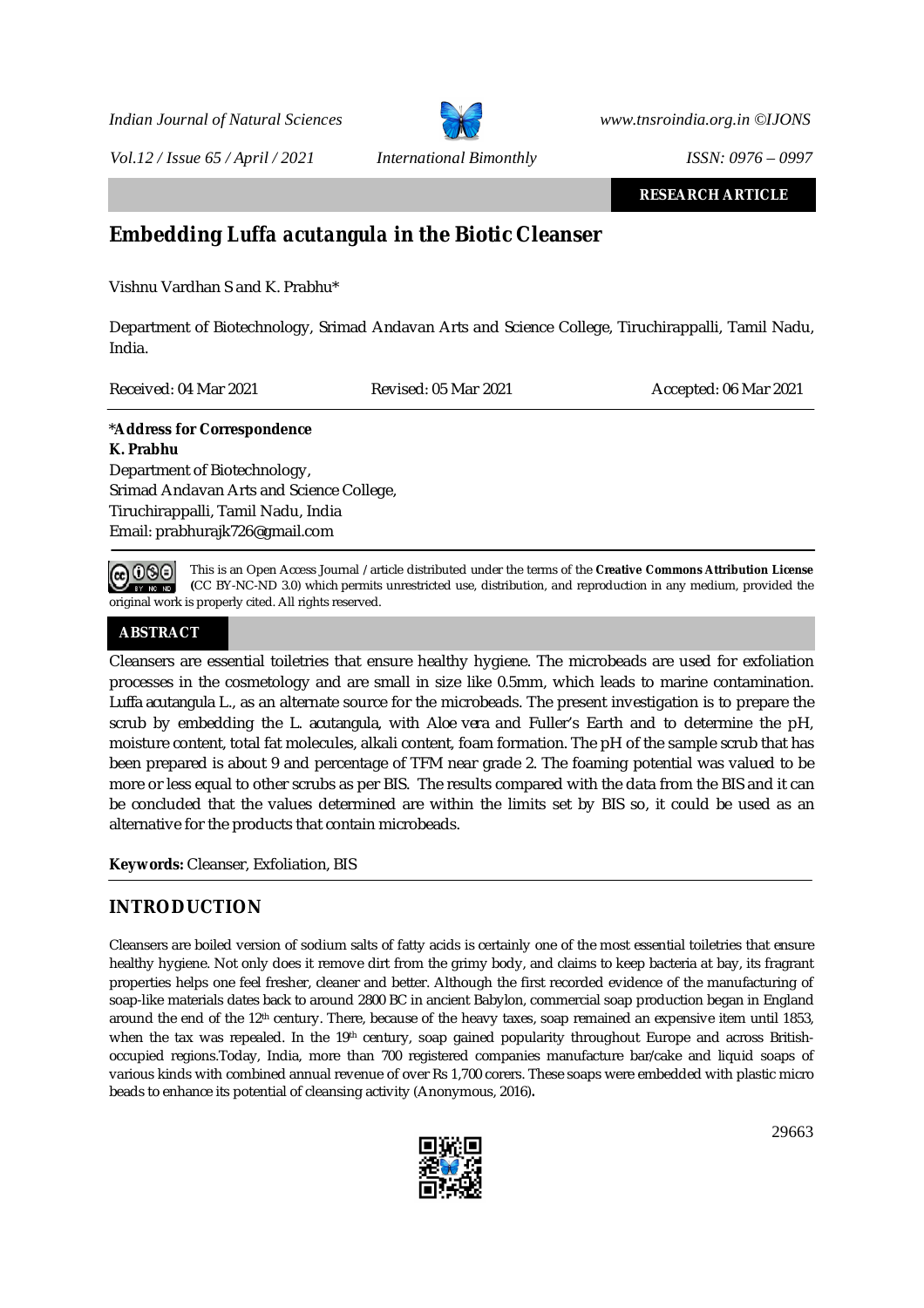

*Vol.12 / Issue 65 / April / 2021 International Bimonthly ISSN: 0976 – 0997*

# **Vishnu Vardhan and Prabhu**

Plastics have a high rate of benefits and efficiency across the people living in the society. As a result of this the use of plastics has increased around 20 times compared in past 50 years. Some plastic micro beads are manufactured in purpose for or in the use of cosmetics. Micro beads reach and persist in the environment in large numbers because they are in products which are designed to be 'rinsed-off' and flushed down the drain. They are not captured by most wastewater treatment systems. In 2015 United Kingdom (Napper *et al*., 2015) estimated that between 4594 and 94,500 microbeads can reach the environment per use of just one facial scrub containing microbeads. In 2013 a study sampled for microbeads in the Laurentian Great Lakes, USA found that microbeads were present very high in number. It was estimated approximately 43,000 microbeads particles/ km², with one sampling location downstream from a major city containing 466,000 particles/km<sup>2</sup> . In 2015, United Kingdom scientific study of facial scrubs found that the tested products could contain between 137,000 to 2,800,000 microbeads per bottle (Eriksen *et al.,* 2013).

Every year many whales are found dead in these oceanic areas because of the consumption of these microbeads and then these get cloated in their digestive systems. In 2013, a grey whale was found dead and examined due to which that it had consumed about 34 pounds of plastic in its stomach. These products consist of polyethylene, polypropylene, polysterene petrochemical products, polyethylene terephthalate, polymethlyl methacrylate (Fendell *et al*., 2009). They are found in products like Bioré, Deep Clean, Colgate max clean, Clearasil, Clean and clear etc., These microbeads are used for exfoliation processes in the cosmetology. Exfoliation is nothing but the removal dead skin from the skin's outermost surface. Plastic microbeads are very small in size like 0.5mm. Waste water treatment plants are designed to filter only human waste but they could not filter these plastic microbeads as because of their size (James *et al*., 2017). The marine species are not able to distinguish between their usual food and these microbeads. Marine species have been shown to uptake these particles, potentially introducing toxins to the base of the food chain. Microbeads have the potential to transfer up the food chain, which may lead to consumption by humans at the end. Humans may consume these microbeads either by consumption of fishes or by uptake of commercial salts (Ali karami *et al.*, 2017). Micro plastics were taken up via the gills, and ingested into the stomach (Cole *et al.,* 2011). From there, they were taken up into cells, and translocated into the circulatory system. The impact of micro plastics on the marine environment has received significant attention from regulators in various parts of the world.

So, for this reason we could opt for the traditional methodology of using the *Luffa acutangula* Linn., commonly known as ridge gourd as an alternate for the microbeads. It belongs to the family Curcubitaceae (Brindha *et al*., 2016). The entire plant of *Luffaacutangula* is medicinally important and is used extensively in Indian traditional system of medicines. From Ayurvedic point of view, ridge gourd increases vata (the impulse principle necessary to mobilize the function of the nervous system) and kapha (the body fluid principle which relates to mucous, lubrication and the carrier of nutrients into the arterial system) and also it cools down and pacifies the dosha pitta (the energy principle which uses bile to direct digestion and hence metabolism into the venous system) in the body (Manikandaselvi *et al.,* 2016). Thoroughly ripened *L.acutangula* when its skin is removed, and divested of the seeds, is left with the skeleton of xylem fibers. It is this loofah with its network of fibers that becomes spongy when soaked in water. The loofah, in its spongy form, has been used for scrubbing and/or cleansing the skin during bathing or showering, making it an excellent natural exfoliating agent. Ridge gourd is allowed to dry and mature on the vine and it can be harvested as a sponge. This sponge has been used traditionally from ancestral period. They are considered to be useful in removing dead cells from the skin thus making the skin smooth and conditioned. The blood purifying properties of ridge gourd are helpful against pimples and acne problems. Loofah sponge is also effective in fighting off foot and body odour. Juice of ridge gourd mixed with other healthy vegetables taken daily helps in strengthening the immune system and helps the body in fighting against infections effectively. Ridge gourd loofah is a very good alternative that could be used as a replacement for the microplastics (Ananthan *et al.,* 2012).These ridge gourd loofah are grinded and then made to a corous powder which are used as an alternate for the microbeads that are present in the cosmetics and cleansers.

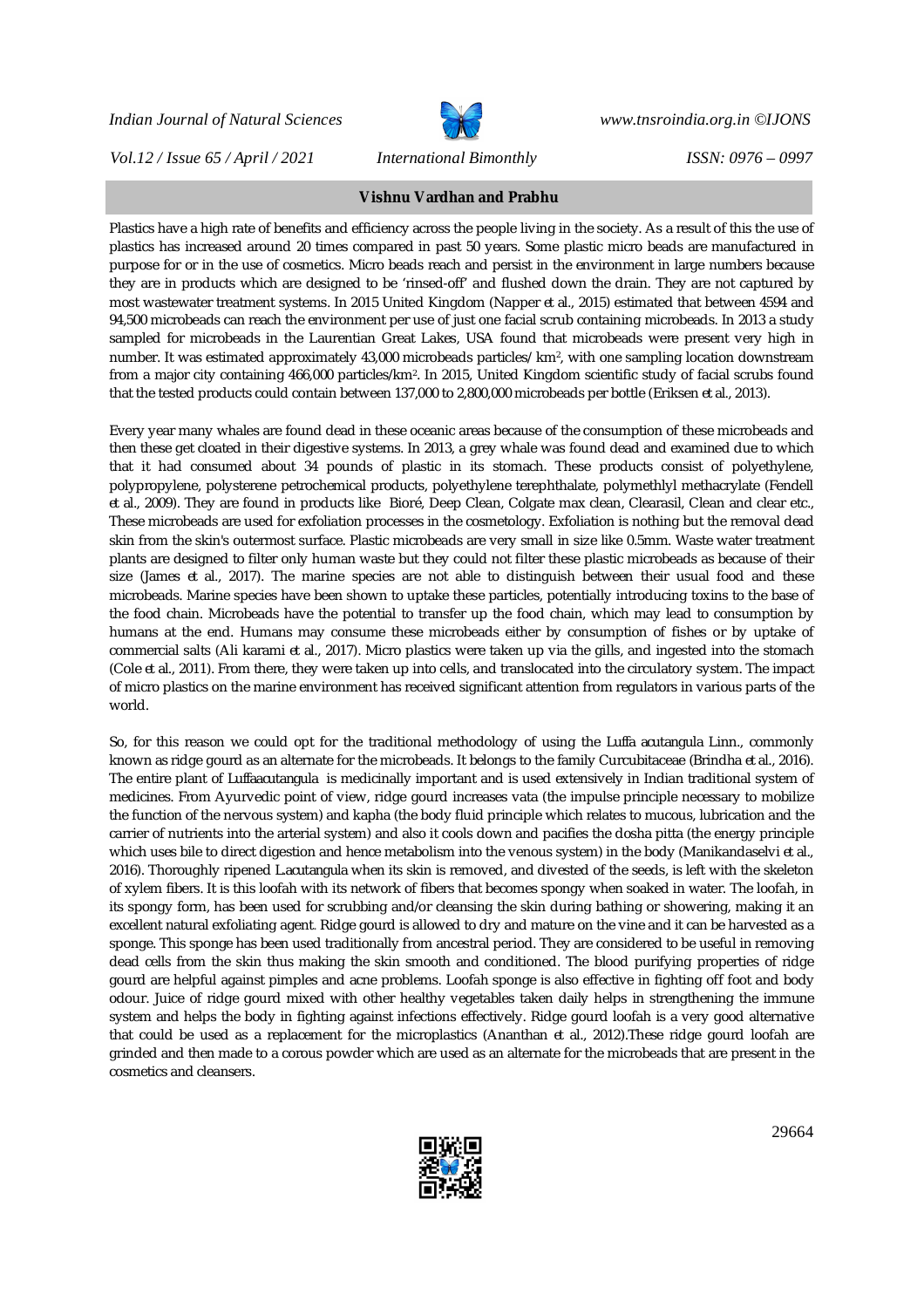*Vol.12 / Issue 65 / April / 2021 International Bimonthly ISSN: 0976 – 0997*



**Vishnu Vardhan and Prabhu**

# **MATERIALS AND METHODS**

#### **Preparation of the Soap (Phansteil, 1998)**

Here we use two types of oils and a base solution for the preparation of the soap. Taken 150 ml of olive oil and 150 ml of coconut oil and then measured 72 ml of NaOH solution and kept aside. This oils and the base solution are slowly heated to 32°C and then both the oils and the NaOH solution were slowly mixed. The base solution is poured along the sides of the beaker to avoid bubble formation. The solutions were mixed using a blender. A thick aqueous solution is formed. At this stage the finely grinded *Luffa acutangula* fibers has been embedded and essential flavours like honey or cardoman flovours were added to it. Along with these Bentonite Clay (Multanimitti), *Aloe vera* gel was also added. This mixture was poured onto moulds and left for 24 hours for hardening purpose.

#### **Analysis of pH (Viorica, 2012)**

5 grams of soap sample has been taken and then completely dissolved in 100 ml of distilled water. This solution was tested with pH paper as well as pH meter. The colour change was observed in the pH paper. The reading was noted that was shown in pH meter.

#### **Test for Moisture Content: (Viorica, 2012)**

Firstly the china dish were washed and then dried in hot air oven and then cooled. Then 5 grams of test soap was taken and then placed in the dish and then weighed. Initial weight was noted. Then it has been dried for half an hour in hot air oven and then the weight was measured. The loss in weight and percentage of moisture was calculated by: % moisture = mass of water  $\div$  dry mass of sample  $\times$ 100

#### **Determination of Total Fatty Molecules in soaps (Betsy, 2013)**

5grams of soap sample was dissolved in 100ml hot water. About 40ml of 0.5N HNO<sup>3</sup> was added to make it acidic. The mixture is heated until fatty acids are floating as a layer above the solution. It was then cooled in ice water for the solidification of the fatty acids. The fatty acids were separated and the aqueous solution was treated with 50ml chloroform to remove the remaining fatty acids. The separated fatty matter was mixed together, solvent was evaporated. The total fatty matter present was calculated by the formula below: Percentage of fatty matter =  $(y - x) \times 100 \div$  weight of sample

#### **Determination of Total Alkali Content (Betsy 2013)**

5gm of soap sample was dissolved in 100ml hot distilled water. About 40ml of 0.5N HNO<sup>3</sup> is added to make the solution acidic. The mixture was heated until fatty acids found floating as a layer above the solution. It is cooled in ice water for the solidification of fatty acids. The fatty acids were separated and the aqueous solution was treated with 50ml chloroform to remove the remaining fatty acids. The aqueous solution was measured and 10ml of it was titrated against 0.5N NaOH using methyl orange as an indicator. The colour change from yellow to pink colour indicates the end point. The titration value was noted and then with that the alkali content present was calculated by the formula:

Total volume of the aqueous solution = V ml 10 ml of aqueous solution required t ml of NaOH V ml of aqueous solution requires = V\*t /10 = A ml. Amount of NaOH required by acid in aqueous solution =A ml Volume of HNO<sup>3</sup> required, B ml =A x Normality of NaOH / Normality of HNO<sup>3</sup> Volume of HNO<sup>3</sup> required for neutralizing NaOH = C=40 – B Amount of NaOH in 1000 cc of soap solution  $(E) = (C \times 40 \times \text{Normality of HNO}_3 \text{ g}) / 1000$ 250 cc of soap solution contains  $(F) = (E \times 250) / 1000$  g 2 NaOH→ Na2O + H2O 80 gram of NaOH gives 62 g of Na2O

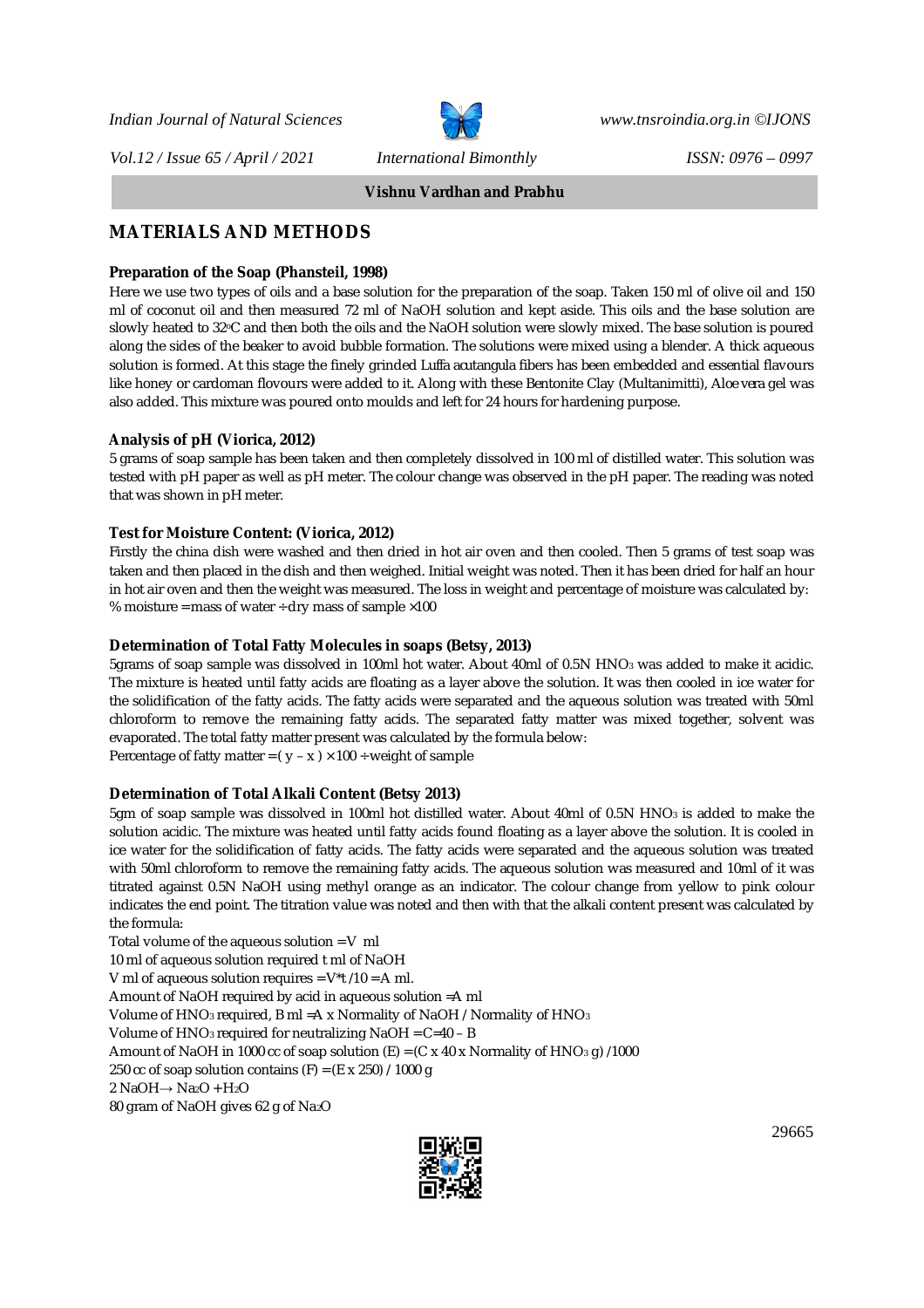

*Vol.12 / Issue 65 / April / 2021 International Bimonthly ISSN: 0976 – 0997*

**Vishnu Vardhan and Prabhu**

F g of NaOH requires  $(Y) = (62 \times F) / (80)$  g of Na<sub>2</sub>O Weight of soap taken = 5 g % of alkalinity =  $(Y \times 100) / w$ 

## **Test for foam formation (Viorica, 2012)**

The sample soap was taken and then washed in running water to check the formation of lather. This was done to verify the amount of time take by the soap for the formation of foam. These methodologies that were assayed for the prepared soap was given by the Bureau of Indian Standardsunder chemical section.The prepared sample soap was tested to satisfy the standards as prescribed by the BIS.

# **RESULTS**

The usage of *Luffa acutangula* in the cleanser that has been prepared in the laboratory has satisfied the regulations of the Bureau of Indian Standards.The results were compared with those of other soaps that have been in markets at present.

There are different grades and percentage that the Bureau of Indian Standardscomprises. All these percentages have to be satisfied by the product that has been prepared.

## **Prepared Soap**

Figure 1 shows **t**he soap has been prepared in the laboratory under sterile condition by using olive oil, coconut oil, *Aloe vera* gel, Mulltanimitti and embedding *Luffa acutangula*

## **pH Analysis**

The pH of the sample soap that has been prepared is about 9. This pH of 9 indicates that the soap is basic in nature. According to the standards of BIS pH 8 to pH 10 of soaps are acceptable.

The table 5.1 shows the comparitive results between the commercial soaps and the sample soaps. The pH of the test soap has been around the grade 2 soaps, according to the BIS.

## **Moisture Content**

The moisture content of the soap was estimated.

Initial weight of sample is 5 grams. Final weight of sample is 4.43 grams. The loss in mass of the 0.57 grams. By the formula,

% moisture = mass of water  $\div$  dry mass of sample  $\times$  100

% moisture = 0.57 ÷ 4.43 × 100 = 12.86 %

There is no specific requirement of moisture content as per the national standard. It should not be too high or too low. Here when compared to the Dove and Nivea product, the moisture content is higher, but when analyzed with Jhonson, Dermafex products the moisture content is low.

## **Determination of TFM**

The most important factor to be considered in soap quality is its total fatty matter (TFM). Higher the TFM quantity in the soap, better is its quality. As per BIS, Grade 1 soaps should have 76% minimum TFM, while Grade 2 and Grade 3 must have 70% and 60% minimum TFM, respectively. The TFM level of the sample soap was analyzed:

% of TFM =  $(y - x) \times 100 \div$  weight of sample

% of TFM =  $31.67 - 27.67 \times 100 \div 5$ 

#### % of  $TFM = 69.6$

The sample soap that has been prepared shows a percentage of TFM near grade 2 soaps as per the norms of the BIS as prescribed. The TFM percentage is lower when compared to that of Dove, Pears and Jhonson's baby soap. The percentage of TFM recorded is slightly higher than that of Lux soap product.

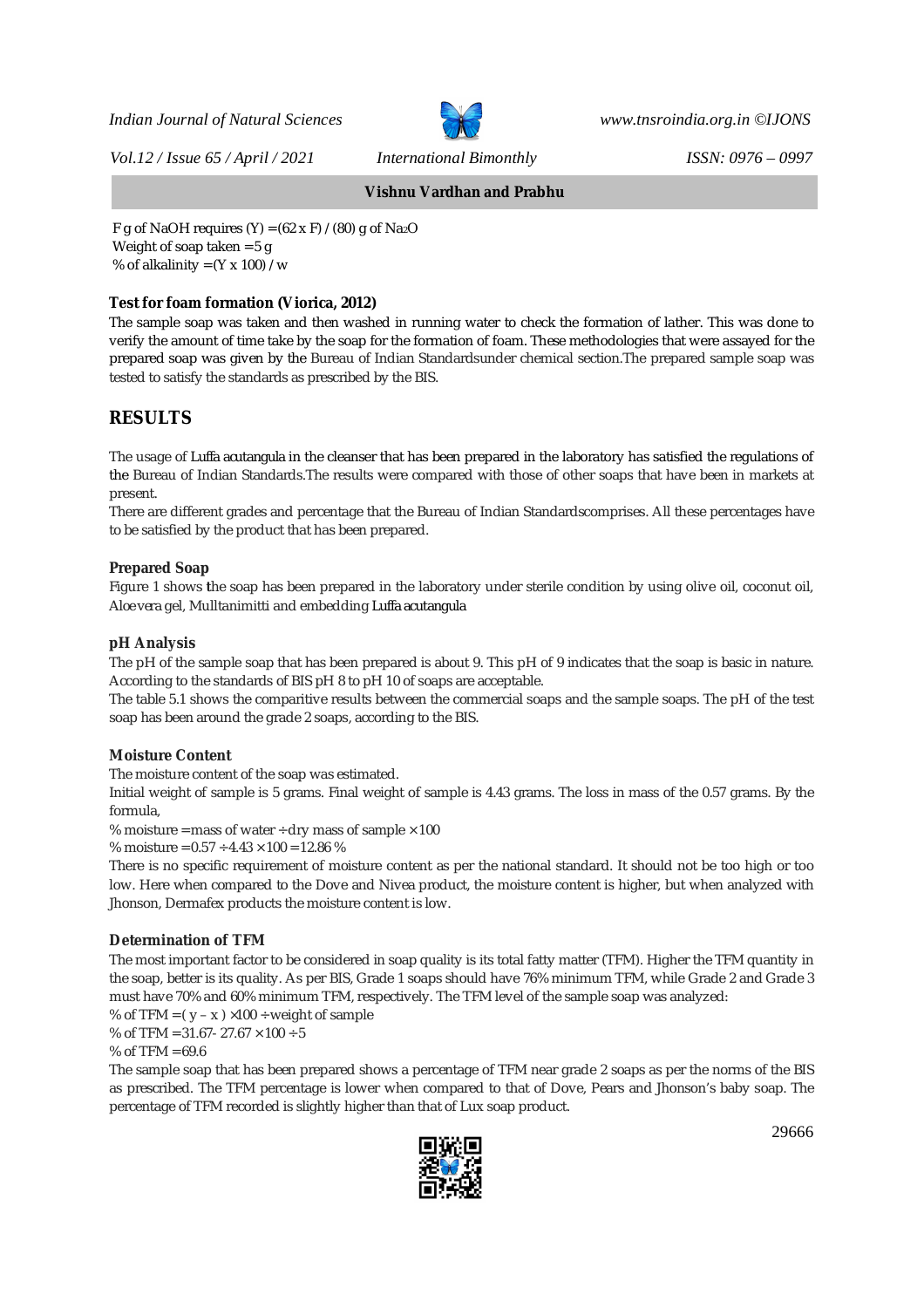*Vol.12 / Issue 65 / April / 2021 International Bimonthly ISSN: 0976 – 0997*



**Vishnu Vardhan and Prabhu**

## **Determination of Total Alkali content**

Standard requirement of alkali content as prescribed is 3 per cent maximum. The free alkali in soap is usually made of hydroxide of sodium or potassium. Alkalinity may also be due to the presence of sodium silicate or other alkaline compounds that are sometimes added in the soap. Total volume of the aqueous solution =  $V = 100$  ml 10 ml of aqueous solution required 0.5 ml of NaOH 100 ml of aqueous solution requires = 100×0.5 /10 = 5 ml. Amount of NaOH required by acid in aqueous solution =A= 5 ml Volume of HNO<sup>3</sup> required, B ml =5 ×0.1 /0.5 = 1 ml Volume of HNO<sup>3</sup> required for neutralizing NaOH = C=40 – 1= 39ml Amount of NaOH in 1000 cc of soap solution (E) =  $(39 \times 40 \times 0.5 \text{ g})$  /1000= 0.78g 250 cc of soap solution contains (F) =  $(0.78 \times 250)$  / 1000 g = 0.19 g 2 NaOH→ Na2O + H2O 80 grams of NaOH gives 62 g of Na2O 0.19 g of NaOH requires (Y) =  $(62 \times 0.19)$  /  $(80)$  g of Na<sub>2</sub>O = 0.14 g Weight of soap taken = 5 g % of alkalinity = (0.14 x 100) / 5= 2.8 % The percentage of alkalinity when compared to other soaps the test sample percentage of alkalinity is higher (Table: 5.4). But this percentage is below the limits as prescribed by the BIS.

## **Foaming Potential**

Lather is the foam or the froth created by soap when stirred in water or while bathing or washing hands. It is an important parameter for acceptability of soaps. To test the soap's ability to create lather, the soap is taken and washed in running water and the form is measured in measuring Jar. It took 7 seconds for the sample soap to make upto 103ml of foam in measuring jar. The foaming potential of the test soap was analyzed. This values were more or less equal to other soaps when compared (Table: 5.5). This was not too high or low when placed with comparison with other branded soaps. Hence, the test sample soap showed the results that has been satisfying to all the regulations that has been placed by the Bureau of Indian Standards,and it does not show any type of errors because of embedding the *Luffa acutangula.* By the preparation and usage of this soap which consist of *L. acutangula* instead of microbeads that has been present in other products, we could surely get rid of this microplastic pollution that has been found vastly in all parts of the nation. India is the country which still doesn't got affected by this microplastic pollution, but if we continue to adopt for the western culture, soon we would also get affected by this and all the aquatic regions surrounding the country will be affected. Ongoing by the words of the ancestors as prevention is better than cure, we should stop using the foreign products and has to go for Indian as well as natural products.

# **DISCUSSION**

The pH of the Hotel soaps were higher than that of any compared soaps like, Palmolive, bubble magic, and the test sample soap. The pH of the hotel sample soaps were 10.3, whereas the pH of the prepared soap is 9, which is acceptable by the BIS.The high pH content indicated high percentage amount of unspecified and unsaponificable matter due to incomplete alkaline hydrolysis.Moisture content of the soap prepared was similar to the Dove, Nivea, Jhonson's baby soaps. There is no specific requirement of moisture content as per the national standard. It should not be too high or too low. The study indented to determine the total alkali content and total fatty matter of soaps, revealed that, the soaps which have high total fatty matter and low alkali content are having good quality. The low total fatty matter is associated with hardness and lower quality of soap and it is the most important characteristics describing the quality of soap. As per BIS, Grade 1 soaps should have 76% minimum TFM, while Grade 2 and Grade 3 must have 70% and 60% minimum (Betsy 2013). The TFM of the test cleanser is equal to the soaps of grade 2. The

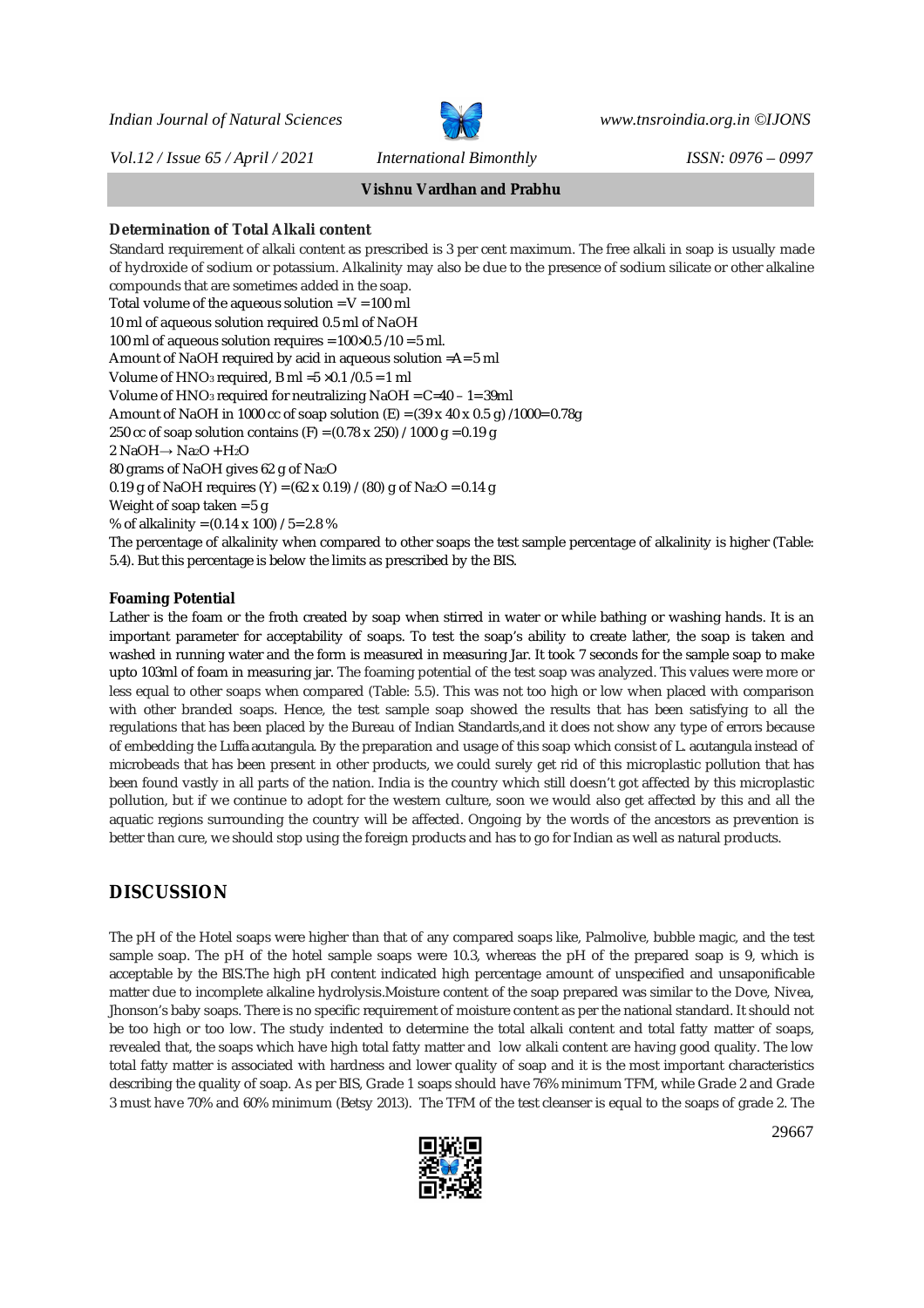

*Vol.12 / Issue 65 / April / 2021 International Bimonthly ISSN: 0976 – 0997*

**Vishnu Vardhan and Prabhu**

higher TFM was found in Jhonson's baby soap. Among the bathing soaps that has been analyzed, it is observed that, all the soaps having alkali content in the range of 2-3% and the fatty matter content between 60-80%, shows an indication of good quality. Soap samples that have lower alkali content and higher TFM value, makes them good for health and environment. Lather is the foam or the froth created by soap when while bathing or washing hands. It is an important parameter for acceptability of soaps. All the brands had undergone the lather test. Higher scores of lather shows the good quality of the cleanser (Viorica, 2102). The sample cleanser that has been prepared has various positivity. It is suitable for all people as the pH is basic. The pH is low when compared to other hotel soaps. The moisturizing activity is also moderate, and the TFM is also in sufficient percentage that it could be also used for people who possess dry skin. The *L. acutangula* that has been embedded shows no toxicity (Anitha, 2014) neither to the people nor to the aquatic living beings. Altogether, soap prepared using *L. acutangula* hold numerous medicinal (Jyothi, 2010) value and hence it is safe for the use of public.

# **SUMMARY AND CONCLUSION**

Microbeads are the plastic pollution found worldwide. It affects the marine ecosystem by causing hazards for the aquatic fishes living in the ecosystem. The fries and fishes couldn't identify their own food with these microplastics, and due to the consumption, it results in their fatal death. In order to replace these microbeads in the current study, *Luffa acutangula* has been used as an exfoliate in the cleanser that has been prepared. The soap prepared had undergone the tests as mentioned in the Bureau of Indian Standards, and it also elate the margins that has been prescribed in BIS. The work was carried for commercial soaps (Dove, Palmolive, lux, Fiama di wills, Nivea, Jhonson's baby soap) with the test sample soap that has been prepared. It was analzed for pH, TFM, Alkali content, Moisture content, and foaming property. A cursory look at the obtained results revealed similarities between the commercial soaps and the test cleanser. The results were compared with the data from the BIS and it can be concluded that the values determined are within the limits set by National Standards. As the test cleanser gratify the BIS, it could be used as an alternative for the products that contain microbeads.

# **REFERENCES**

- 1. Alemdar S, Agaoglu S (2009) Investigations of in-vitro antimicrobial activity of *Aloe vera* juice. *J Anim Vet Adv, 8(1):99–102*
- 2. Ali Karami, Abolfazl Golieskardi, Cheng Keong Choo, Vincent Larat, Tamara S. Galloway & Babak Salamatinia (2017) The presence of microplastics in commercial salts from different countries.
- 3. Amit Pandey and Shweta Singh (2016) *Aloe Vera*: A Systematic Review of its Industrial and Ethno-Medicinal Efficacy, *International Journal of Pharmaceutical Research & Allied Sciences*, , 5(1): 21-33
- 4. Ananthan Padmashree, Gopal Kumar Sharma, Anil Dutt Semwal, Amarinder Singh Bawa (2012) In Vitro Antioxygenic Activity of Ridge Gourd (*Luffa acutangula*) Pulp, Peel and Their Extracts on Peroxidation Models , *American Journal of Plant Sciences*, 3, 1413-1421.
- *5.* Andray, A.L. (2011) Microplastics in the Marine Environment, *Marine Pollution Bulletin, 62: 1596-1605.*
- 6. Anitha J, Miruthula S.(2014) Traditional medicinal uses, phytochemical profile and pharmacological activities of *Luffa acutangula* Linn. *Int Journal Pharmacog*; 1 (3): 174-83. 3
- 7. Anonymous (2015), Indian Minerals Yearbook 2013 (Part- III : Mineral Reviews) ,52nd Edition FULLER'S EARTH, GOVERNMENT OF INDIA MINISTRY OF MINES INDIAN BUREAU OF MINES
- 8. Browne, M.A., Dissanayake, A., Galloway, T.S., Lowe, D.M., Thompson, R.C. (2008) Ingested microplastic translocates to the circulatory system of the mussel, *Mytilus edulis*, Environmental Science and Technology, 42: 5026-5031.
- 9. Cauwenberghe LV, Devriese L, Galgani F, Robbens J, Janssen CR (2015) Microplastics in sediments: A review of techniques, occurrence and effects. Mar Environ Res 1-13.

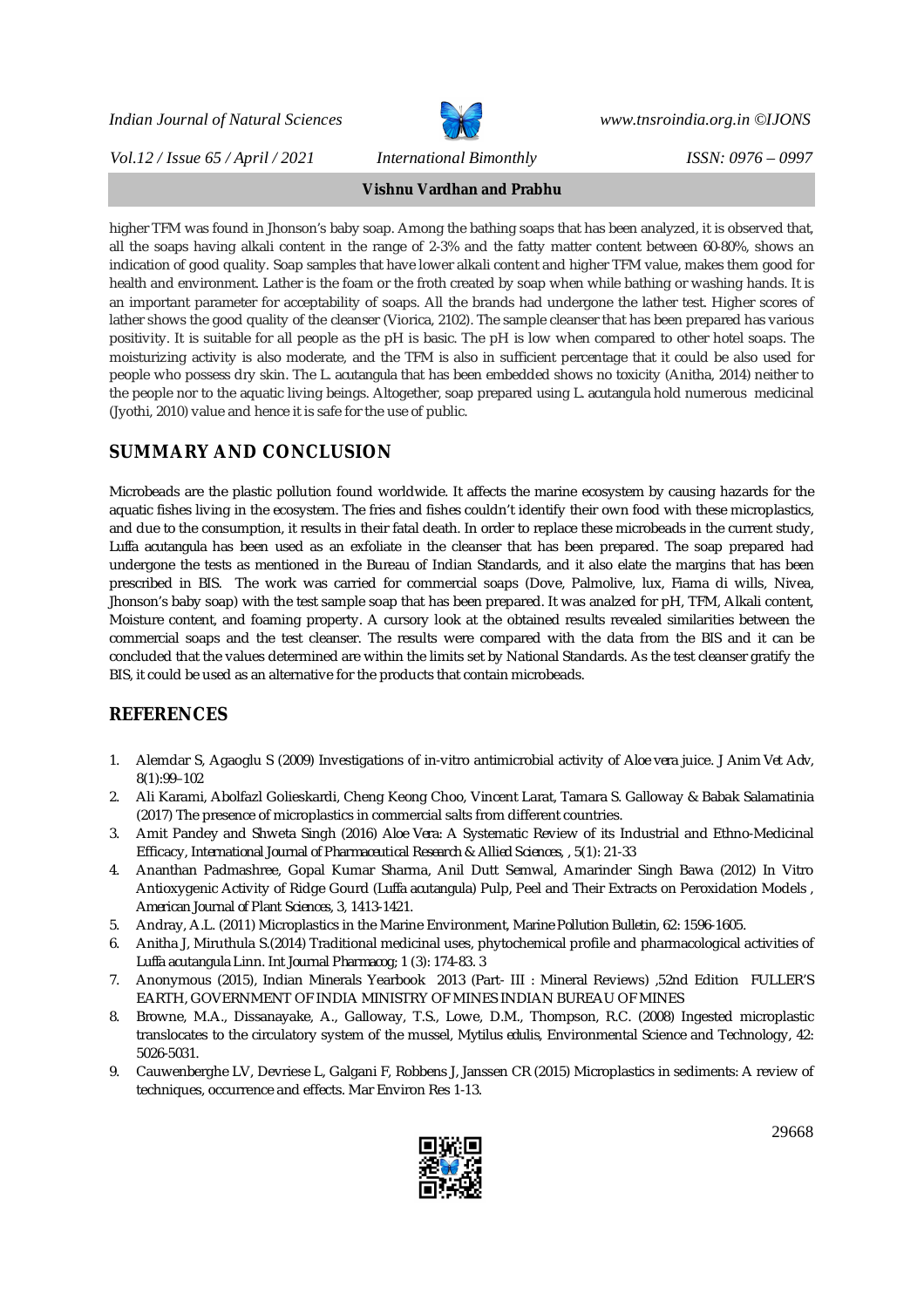

*Vol.12 / Issue 65 / April / 2021 International Bimonthly ISSN: 0976 – 0997*

**Vishnu Vardhan and Prabhu**

- 10. Choudhary, D. and Sharma, K.C. Hort.(2002) *J. Studies on variability, heritability genetic advance and correlation in ridge gourd. 15: 53-58.*
- *11.* Cole, M., Lindeque, P., Halsband, C., Galloway, T.S. (2011) Microplastics as contaminants in the marine environment*: A review, Marine Pollution Bulletin, 62: 2588 – 2597.*
- *12.* Dandge VS, Rothe SP, Pethe AS (2010). Antimicrobial activity and pharmacognostic study of *Luffa acutangula* Roxbvaramara on some deuteromycetes fungi. *International Journal Science Inn Discover; 2 (1): 191-196.*
- 13. Eriksen, M., Mason, S., Wilson, S., Box, C., Zellers, A., Edwards, W., Farley, H., Amato, S. (2013) Microplastic pollution in the surface waters of the Lauretian Great Lakes, *Marine Pollution Bulletin, 77: 177-182*.
- *14.* F. A. S. Dairo, P. A. Aye and T. A. Oluwasola (2007) Some functional properties of loofah gourd (*Luffa cylindrica* Linn., M. J. Roem) *seed Journal of Food, Agriculture & Environment Vol.5 (1) : 97-101.*
- *15.* Faicel, R., Baati, R., Damak, N., Kamoun, A., Chaabouni, (2008) M*.: J. Am. Oil Chem. Soc., 85, 869-877;*
- *16.* Fendell, L.S., Sewell, M.A. (2009) Contributing to marine pollution by washing your face: Microplastics in facial cleansers, *Marine Pollution Bulletin, 58: 1225-1228.*
- 17. German. Magnusson, K., Noren, F. (2014) Screening of microplastics particles in and down-stream to a wastewater treatment plant, IVL Swedish Environmental Research Institute.
- *18.* Harika M., Gasti V.D., Shantappa T., Mulge R., Shirol A.M., Mastiholi A.B. and Kulkarn M.S. (2012)*Karnataka Journal of Agricultural Sciences. 25(2): 241-244.*
- *19.* Ikhouria, E.U., Okieimen, F.E., Aigbodion,(2005) A.I.: *J. Appl. Sci. Environ. Mgmt., 9 (1), 127-130.*
- 20. Ivar do Sul JA, Costa MF (2014) The present and future of microplastic pollution in the marine environment. Environmental Pollution 185: 352-364.
- *21.* Jalam Singh Rathore, J.P. Collis, Gajendra Singh, Kuldeep Singh Rajawat and Bhanwar Lal Jat (2017) Studies on Genetic Variability in Ridge Gourd (*Luffa acutangula* Linn. (Roxb.)) Genotypes in Allahabad Agro-Climate Condition *International Journal of Current Microbiology and Applied Sciences ISSN: 2319-7706 Volume 6 Number 2 pp. 317-338*
- 22. Jamal Uddin A. F. M.,Tahidul M.I., Chowdhury M.S.N., Shiam I.H. and Mehraj H. (2014) *International Journal of Biosciences. 5(12): 7-11.*
- *23.* Jyothi V, Ambati S, Asha Jyothi V(2010). The pharmacognostic, phytochemical and pharmacological profile of *Luffaacutangula*. *Int J Pharm Technol; 2 (4): 512-524*
- *24.* K. J. Betsy, Mary Jilu, Reshma Fathima and Jaya T. Varkey, (2013) Determination of Alkali Content & Total Fatty Matter in Cleansing Agents , *Asian Journal of Science and Applied Technology ISSN 2249 - 0698 Vol. 2 No. 1, pp.8-12*
- 25. Kennish JM (1997) Practical Handbook of Estuarine and Marine Pollution. *Ed. Boca Raton CRC Press. 524.*
- *26.* Napper, I.E., Thompson, R.C. (2015) Characterisation, quantity, and sorptive properties of microplastics extracted from cosmetics, *Marine Pollution Bulletin 99:178-185.*
- 27. P. P. Rajaram, S. N. Mansingraj, U. J. Umesh, V. D. Vishal and P. G. Sanjay, (2010) "Antiaflatoxigenic and Antioxidant Activity of an Essential Oil from *Ageratum conyzoides L*.," *Journal of Science of Food and Agriculture, Vol. 90, No. 4, pp. 608-614*.
- 28. Pankaj K. Sahu, Deen Dayal Giri, Ritu Singh, Priyanka Pandey, Sharmistha Gupta, Atul Kumar Shrivastava, Ajay Kumar, Kapil Dev Pandey, (2013) Therapeutic and Medicinal Uses of *Aloe vera*: A Review Pharmacology & Pharmacy, 4, 599-610
- 29. Panse V.G. and Sukhatme P.V. (1978) Indian Council of Agriculture Research Publication, pp.369.
- 30. Karthick K, Patel G S and Jat Girraj Prasad, (2017) Performance of ridge gourd (*Luffa acutangula* Linn. roxb.) varieties and nature of cultivation on growth and flowering attributes, *International Journal of Agriculture Sciences ISSN: 0975-3710&E-ISSN: 0975-9107, Volume 9, pp.-3910-3912.*
- *31.* Ranpise S.A. and Bhokare S.S. (2010) *Journal of Maharashtra Agricultural Universities. 35(2): 218-221.*
- 32. Rao, B. N., Rao, P. V and Reddy, B. M. M., (2000), Correlation and path analysis in the segregating population of ridge gourd (*Luffa acutangula* (Roxb.) Linn.) Crop Res., 20 (2): 338-342.
- 33. S Manikandaselvi, V Vadivel, P Brindha, (2016) Review on *Luffa acutangula* Linn.: Ethnobotany, Phytochemistry, Nutritional Value and Pharmacological Properties, *International Journal of Current Pharmaceutical Review and Research; 7(3); 151-155*